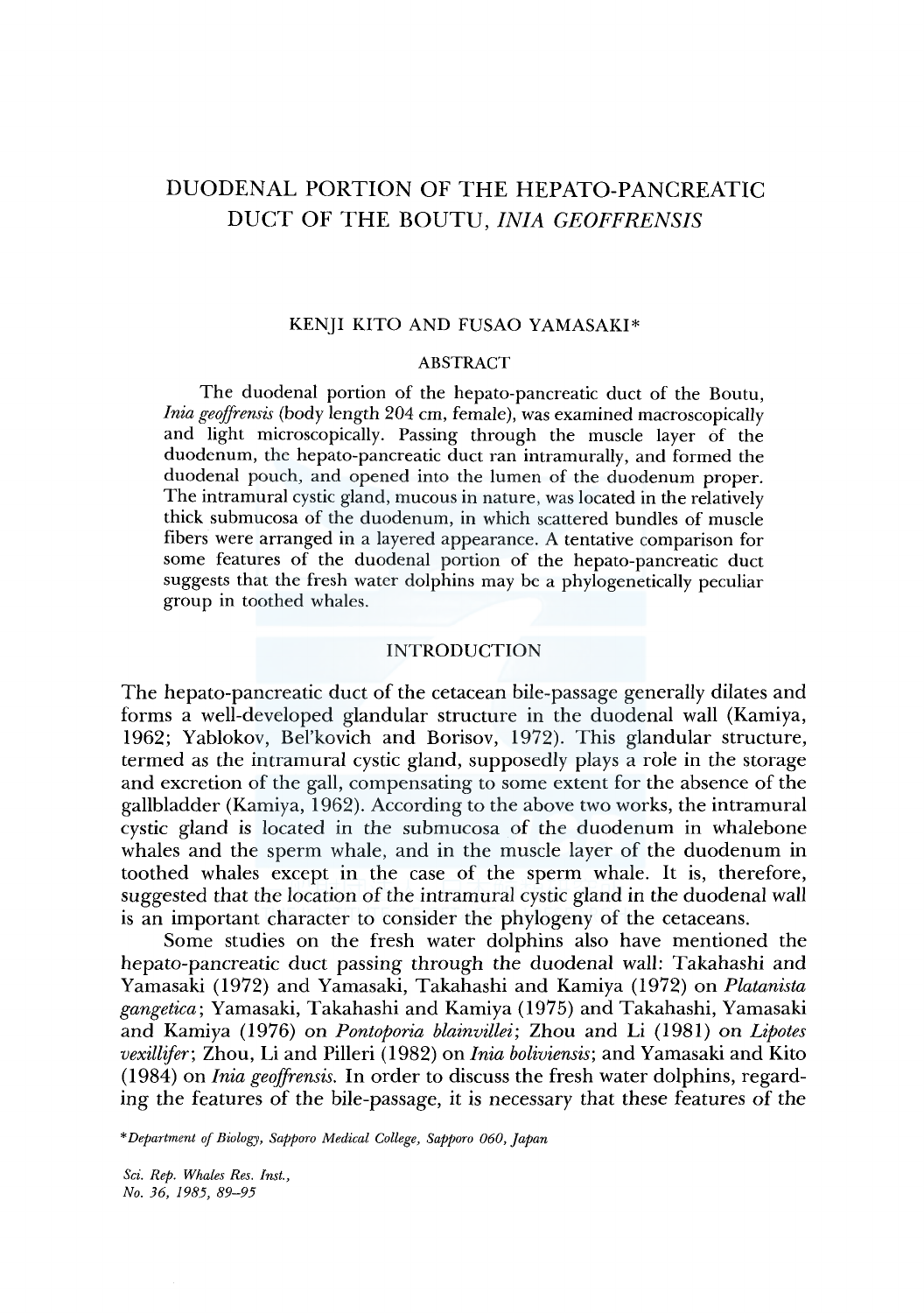## 90 KITO AND YAMASAKI

Iniαand Lipotes be described at least as detailedly as that of the Plαtαnista and Pontoporia. The present paper, as the third report on the morphological study of the digestive tract of *Inia geoffrensis*, describes detailedly the hepato-pancreatic duct in the duodenum and provides some fundamental knowledge to consider the phylogenetic relationship of the fresh water dolphins in the ceta ceans.

## MATERIAL AND METHODS

A specimen of the Boutu (Amazonian dolphin), *Inia geoffrensis* (body length 204 cm, female) was provided for this study by Kamogawa Sea World, Chiba, Japan, after death from an unidentified disease. The duodenum with the hepato-pancreatic duct taken from the abdominal cavity was preserved in 10% formalin solution and transported to our laboratory. The bile-passage outside of the duodenum has been excluded from the material transported, so that the present observation is restricted to only the hepato-pancreatic duct located in the duodenum. After macroscopical observation, the material was embedded in celloidin, sectioned, and stained with hematoxylin-eosin for light microscopy.



Figs 1a and 1b. Photomicrographs of the longitudinal section of the duodenal portion of the hepato-pancreatic duct which is located in the duodenal wall of the Inia geojfrensis. The midpart of the duct was sectioned transversely and shown in Fig. 2. Figs la and lb show the final one-fourth and the initial part of the duodenal pouch, respectively. The pouch exsists submucosally in the duodenal wall. Dl-duodenal lumen; Dpl-lumen of duodenal pouch; Tm-tunica muscularis of the duodenum; Hp-hepato-pancreatic duct; Pld-plica longitudinalis duodeni; an arrow shows the orifice of the duodenal pouch. H-E stain.  $\times$  8.

> Sci. Rep. Whales Res. Inst., No. 36, 1985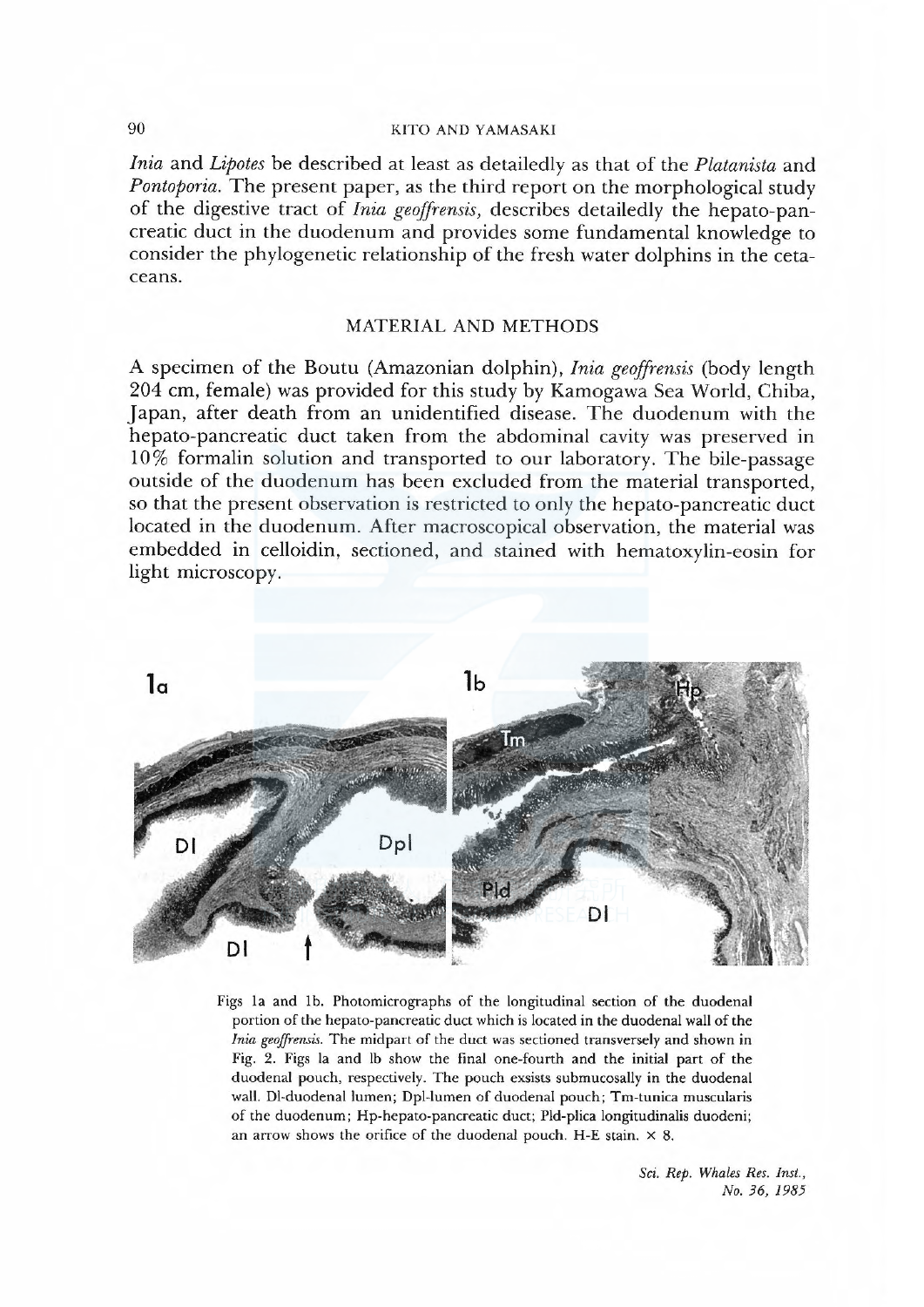## OBSERVATION

The hepato-pancreatic duct entered the wall of the duodenum proper at a rather steep angle and ran analwards intramuraly (Figs la and lb). The distal three-fourths of the duct in the duodenal wall enlarged its lumen and formed the so-caled duodenal pouch; the plica longitudinalis duodeni, which could be distinctly seen, is about 1.5 cm long and 0.6 cm wide, on the inner surface of the duodenum proper. The hepato-pancreatic duct opened into the



Fig. 2. A photomicrograph of the transverse section of the midpart of the duodenal pouch. The muscle layer of the duodenum consists of the thick inner and thin outer ones. The duodenal pouch is located in the thick tela submucosa in which some smooth muscle fibers can be seen (arrow). The mucosa of the pouch is thicker than that of the duodenal lumen and glands of the former are mucous and the lattert's are serous in nature. DI-duodenal lumen; Dpl-lumen of duodenal pouch; Tm-tunica muscularis of the duodenum; Ts-tela submucosa; \*-artificial structure. H-E stain. X 16.

Sci. Rep. Whales Res. Inst., No. 36, 1985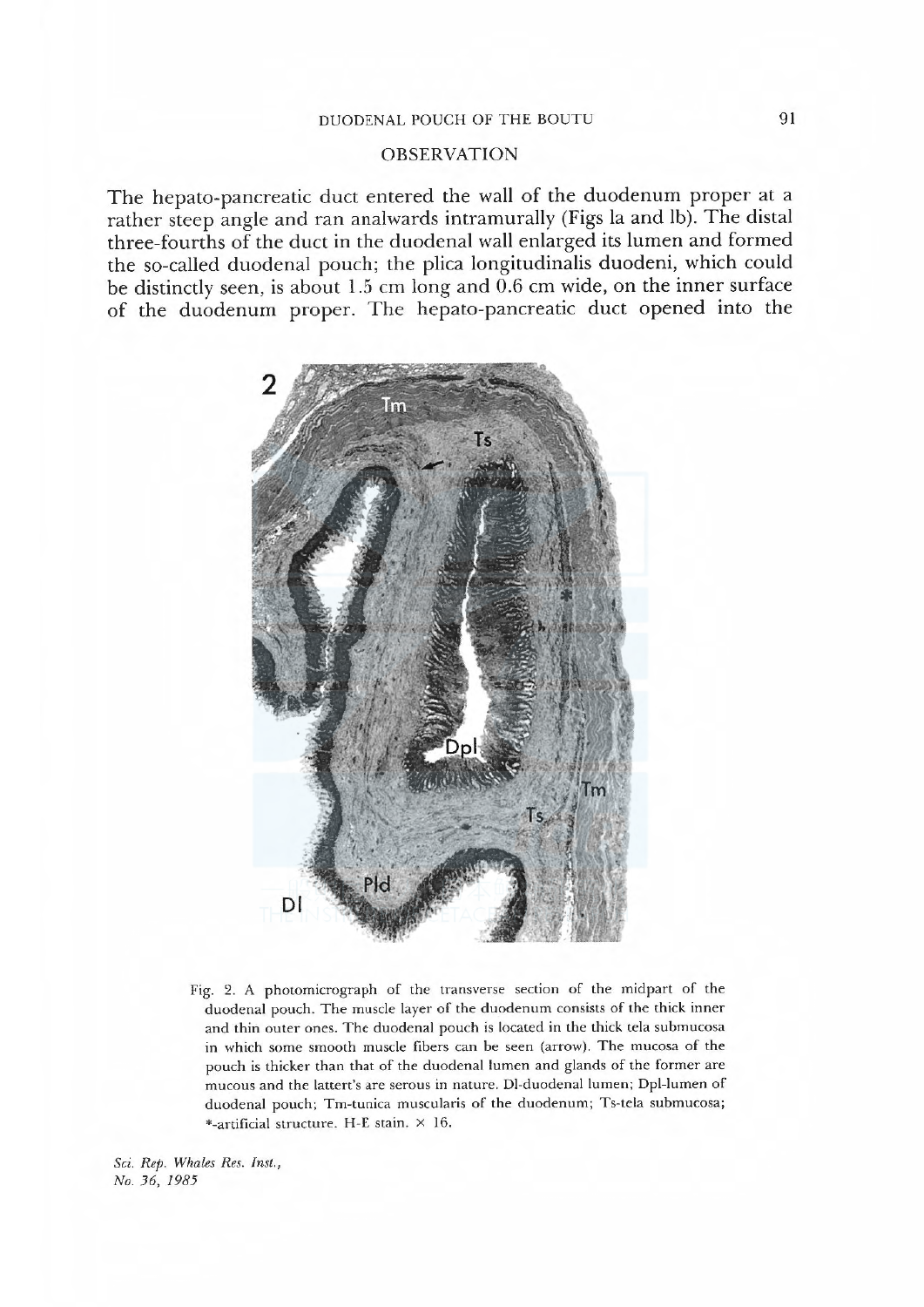#### 92 KITO AND YAMASAKI

duodenal lumen through the slit-like orifice with 2 mm in length (Fig. la), which was located about 9 cm away from the commencement of the duodenum proper. The duodenal papilla was indistinct and no peculiar structure was found around the orifice.

Microscopically, the hepato-pancreatic duct ran in the submucosa of the duodenum after passing through the muscle layer of the duodenum (Fig. lb). There were no longitudinal or transverse folds and also no villi on the inner surface of the duodenal pouch; luminal epithelium was seen to be worn-off. As shown in Figs 1and2, the lamina propria mucosae of the hepato-pancreatic duct was 0.3-1.2 mm thick, and was occupied with well-developed tubuloalveolar glands. This glandular structure, the intramural cystic gland, was mucous in nature and apparently differed from that of the duodenum proper, mostly consisting of serous glands. Goblet cells were not found among the epithelial cells of the intramural cystic glands and lymphatic nodules were also absent in the lamina propria mucosae of the hepato-pancreatic duct. No sphincteric smooth muscles could be seen either at the proximal or distal portion of the duodenal pouch, though the outer longitudinal muscles of the duodenal wall irregularly and intermittently extended to the submucosa around the proximal portion of the intramural cystic gland. Scattered bundles of smooth muscle fibers gave a layered appearance near the middle of the submucosa between both the mucosa of the duodenum and the hepato-pancreatic duct.

## **DISCUSSION**

Table 1 summarizes the macro- and microscopical features on the duodenal portion of the hepato-pancreatic duct of the fresh water dolphins, based upon the following studies, Takahashi and Yamasaki (1972) and Yamasaki *et al.*  (1972) on *Platanista gangetica;* Yamasaki *et. al.* (1975) and Takahashi *et al.*  (1976) on *Pontoporia blainvillei;* Zhou and Li (1981) on *Lipotes vexillifer;* and Zhou *et al.* (1982) on *Inia boliviensis;* Yamasaki and Kito (1984) and the present study on *Inia geoffrensis.* This table is unfortunately incomplete because all information on the features are not given from the above studies. Therefore, it is presently possible to compare the fresh water dolphins in only a few characters which are clearly described.

The hepato-pancreatic duct of *Inia* is similar to that of *Pontoporia* and *Platanista* in running analwards within the submucosa of the duodenum and in entering the lumen of the duodenum proper through the orifice not surrounded by any peculiar prominences. While, the hepato-pancreatic duct of *Lipotes* runs within the circular muscle layer of the duodenum and enters the lumen of the duodenal ampulla through the orifice surrounded by a lip-like prominence (Zhou and Li, 1981). The intramural cystic gland of *I. geoffrensis*  is mucous in nature as that of *Pontoporia,* and it also clearly forms the duodenal pouch as that of *Platanista.* The duodenal pouch of *Platanista* is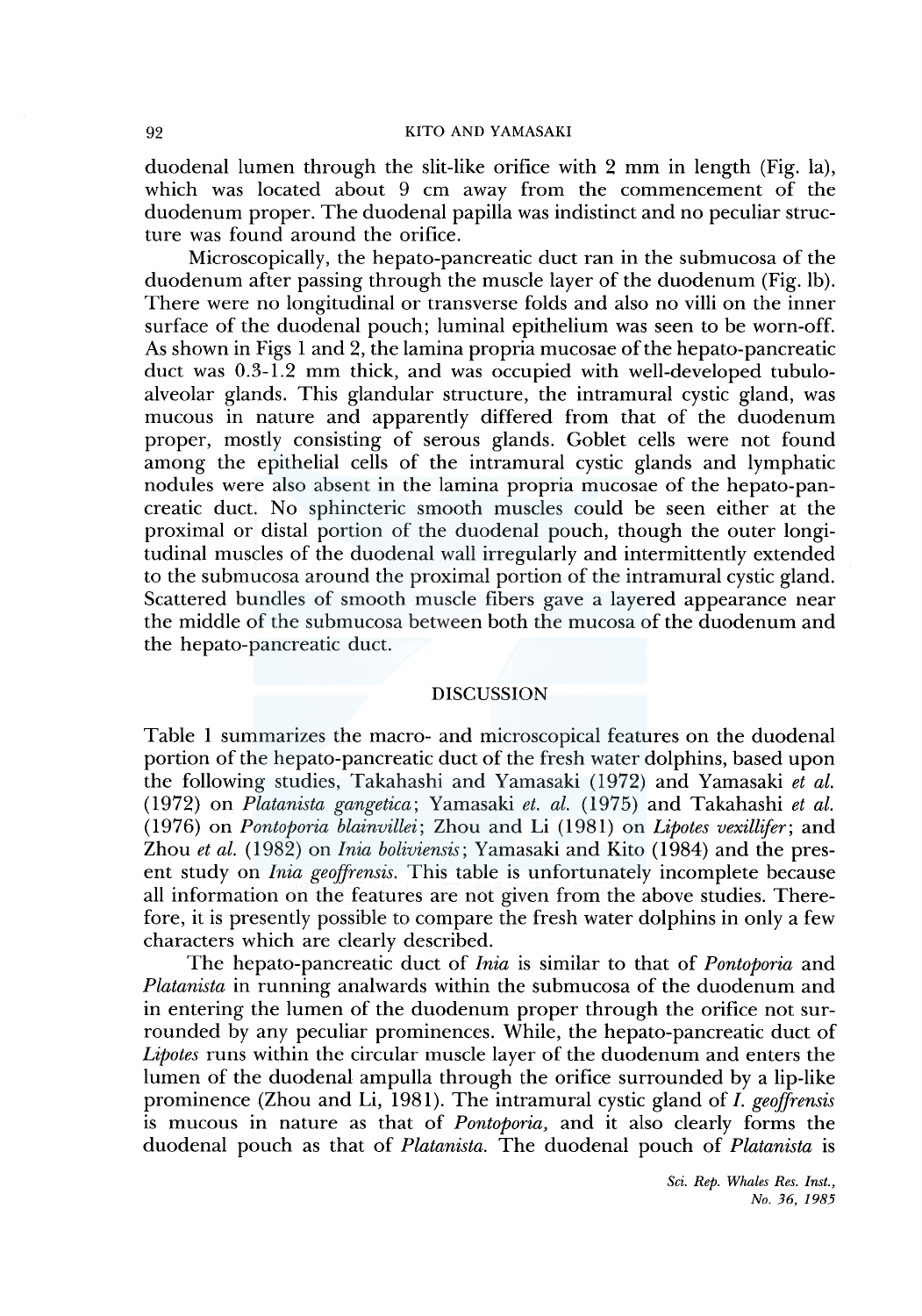| Character                                                          | $ge of$ frensis $\prime$<br>Inia      | boli viensi <sup>2</sup><br>Inia | $\mathit{vexility}(\!\!~^{3})$<br>Lipotes     | blainvillei <sup>4</sup><br>Pontoporia        | $\emph{g} \emph{en} \emph{ic} \emph{a} \emph{'}$<br>Platanista |
|--------------------------------------------------------------------|---------------------------------------|----------------------------------|-----------------------------------------------|-----------------------------------------------|----------------------------------------------------------------|
| Location of the hepato-<br>pancreatic duct in the<br>duodenal wall | submucosa                             | submucosa*                       | muscle layer                                  | submucosa                                     | submucosa                                                      |
| Duodenal pouch                                                     | present                               | absent*                          | absent*                                       | absent                                        | present                                                        |
| Nature of the intramural<br>cystic gland                           | mucous                                | mucous*                          | mucous*                                       | mucous                                        | partially mucous<br>serous,                                    |
| Thickness of the mucosa                                            | $0.3 - 1.2$ mm                        | $0.4 - 0.6$ mm                   | $1.3 \text{ mm}$                              | $0.6 - 1.3$ mm                                | $0.5 - 2.4$ mm                                                 |
| Lymphatic nodules                                                  | not found                             | $\overline{1}$                   | abundant                                      | present                                       | abundant                                                       |
| Musculature around the<br>hepato-pancreatic duct                   | scattered bundles<br>of muscle fibers |                                  | circular muscle layer<br>of the duodenal wall | well-developed longi-<br>tudinal muscle layer | many muscle fibers<br>thin circular layer,<br>scattered        |
| Location of opening of the<br>hepato-pancreatic duct               | duodenum proper                       | duodenum proper                  | duodenal ampulla                              | duodenum proper                               | duodenum proper                                                |
| Duodenal papilla                                                   | indistinct                            | indistinct                       | lip-like prominence<br>around the orifice     | indistinct                                    | indistinct                                                     |
| Size of plica longitudinalis<br>duodeni**                          | $1.5 \times 0.6$ cm                   |                                  | $2.0 \times 1.0$ cm                           | $1.5 \times 0.9$ cm                           | $1.5 \times 0.7$ cm                                            |

Rep. Whales Res. Inst.<br>36, 1985

DUODENAL POUCH OF THE BOUTU

93

- Data not given. \* Data suggested from photomicrographs of the hepato-pancreatic duct. \*\* Length x width.

- Data not given. \* Data suggested from photomicrographs of the hepato-pancreatic duct. \*\* Length x width.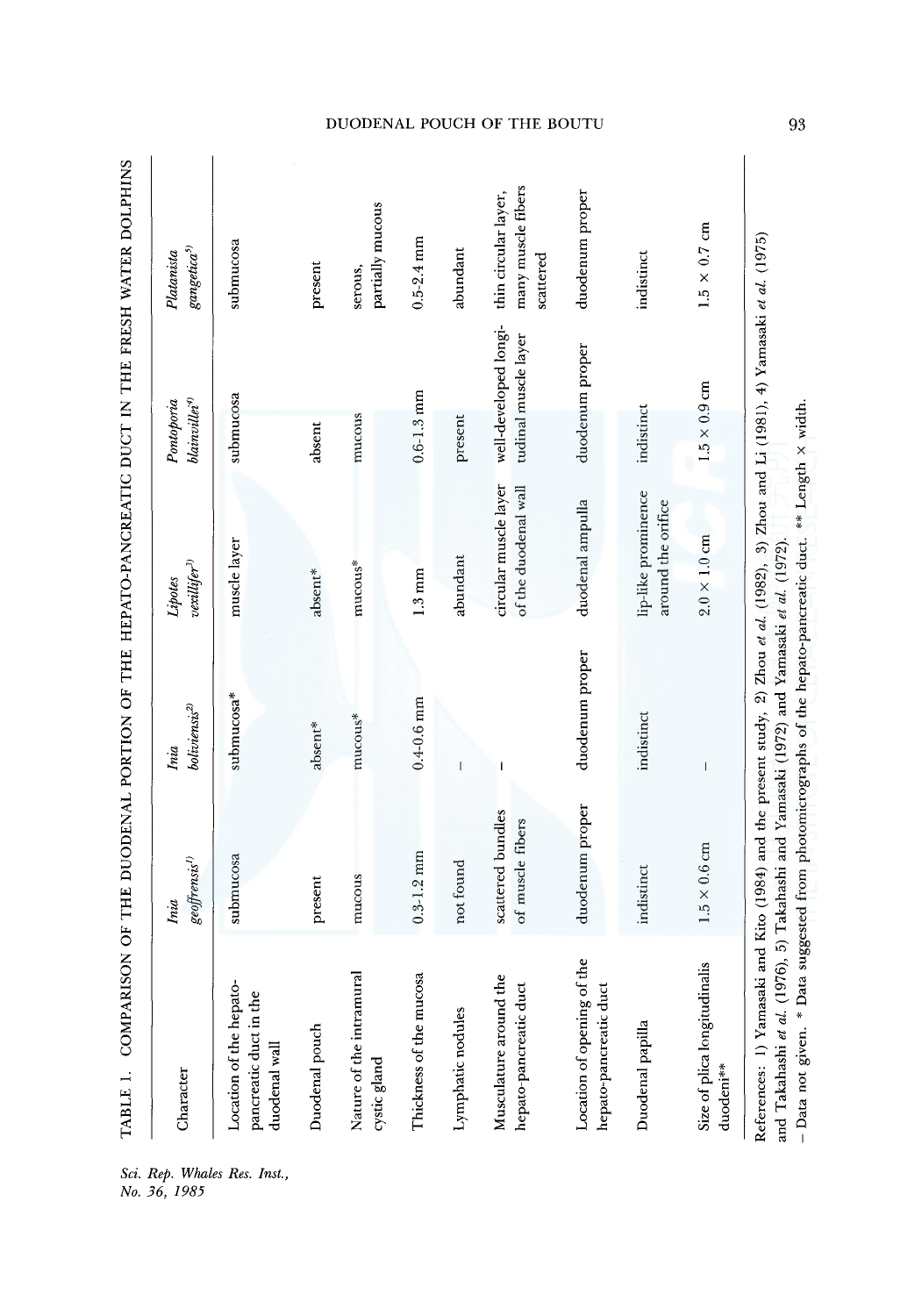#### 94 KITO AND YAMASAKI

more developed than that of I. *geoffrensis* and is especially characterized by the presence of many circular folds on its inner surface and the presence of villi of the mucosa; *Pontoporia* has no pouch in the duodenal wall\*. There is no mention of the nature of the intramural cystic gland in *Lipotes* and J. *boliviensis,*  though the photomicrographs of the hepato-pancreatic duct in the duodenal wall in *Lipotes* (Fig. 2-2, Zhou and Li, 1981) and I. *boliviensis* (Plate 4A, Zhou *et al.,* 1982) suggest that both their glandular structures are mucous in nature and they have no distinct duodenal pouch. If the duodenal pouch is really missing in the bile-passage of *I. boliviensis* but present in that of I. *geoffrensis,*  the feature of the duodenal pouch appears to be one of the important characters in which to classify these two closely related dolphins of the genus *Inia.* 

According to Kamiya (1962), the intramural cystic gland is located in the submucosa of the duodenum in whalebone whales and it is located in the circular muscle layer of the duodenum in toothed whales except in the case of the sperm whale, whose gland is located in the submucosa, the same as in whalebone whales. Yablokov et al. (1972) added to Kamiya's view, based upon their investigation on the duodenum of the white whale, *Delphinapterus,* that the intramural cystic gland has its own musculature in toothed whales (except the sperm whale) and is not found in whalebone whales and the sperm whale. Among the fresh water dolphins, *Lipotes* has the intramural cystic gland in the muscle layer of the duodenum as do most toothed whales, though it is not mentioned whether the gland of *Lipotes* has its own musculature or not. The *Pontoporia, Platanista,* and *Inia* have the intramural cystic gland in the submucosa as do whalebone whales and the sperm whale. The three differ, however, from whalebone whales and the sperm whale in regards to the distributional feature of the musculature in the submucosa. The intramural cystic gland of *Pontoporia* is surrounded by a very thin submucosa and a remarkably developed muscle layer, mainly consisting of longitudinal muscles, of the hepato-pancreatic duct; so that it appears to be located in the muscle layer of the duodenum. The intramural cystic gland of *Platanista* is also surrounded by a thin submucosa and a relatively thin muscle layer, and many muscle fibers are distributed within the submucosa and lamina propria of the duct. The intramural cystic gland of *Inia* is characterized by the scattered bundles of muscle fibers intermittently running near the middle of the thick submucosa between both the mucosa of the duodenum and the hepato-pancreatic duct. Thus, in toothed whales, the fresh water dolphins seem to be a peculiar group consisting of dolphins having the intramural cystic gland with its own musculature in the submucosa of the duodenum and those dolphins having the intramural cystic gland in the muscle layer of the duodenum.

The duodenal portion of the hepato-pancreatic duct of the fresh water

*Sci. Rep. Whales Res. Inst., No. 36, 1985* 

<sup>\*</sup> The glandular structure of the hepato-pancreatic duct having no distinct duodenal pouch is thought to be a kind of the intramural cystic gland.